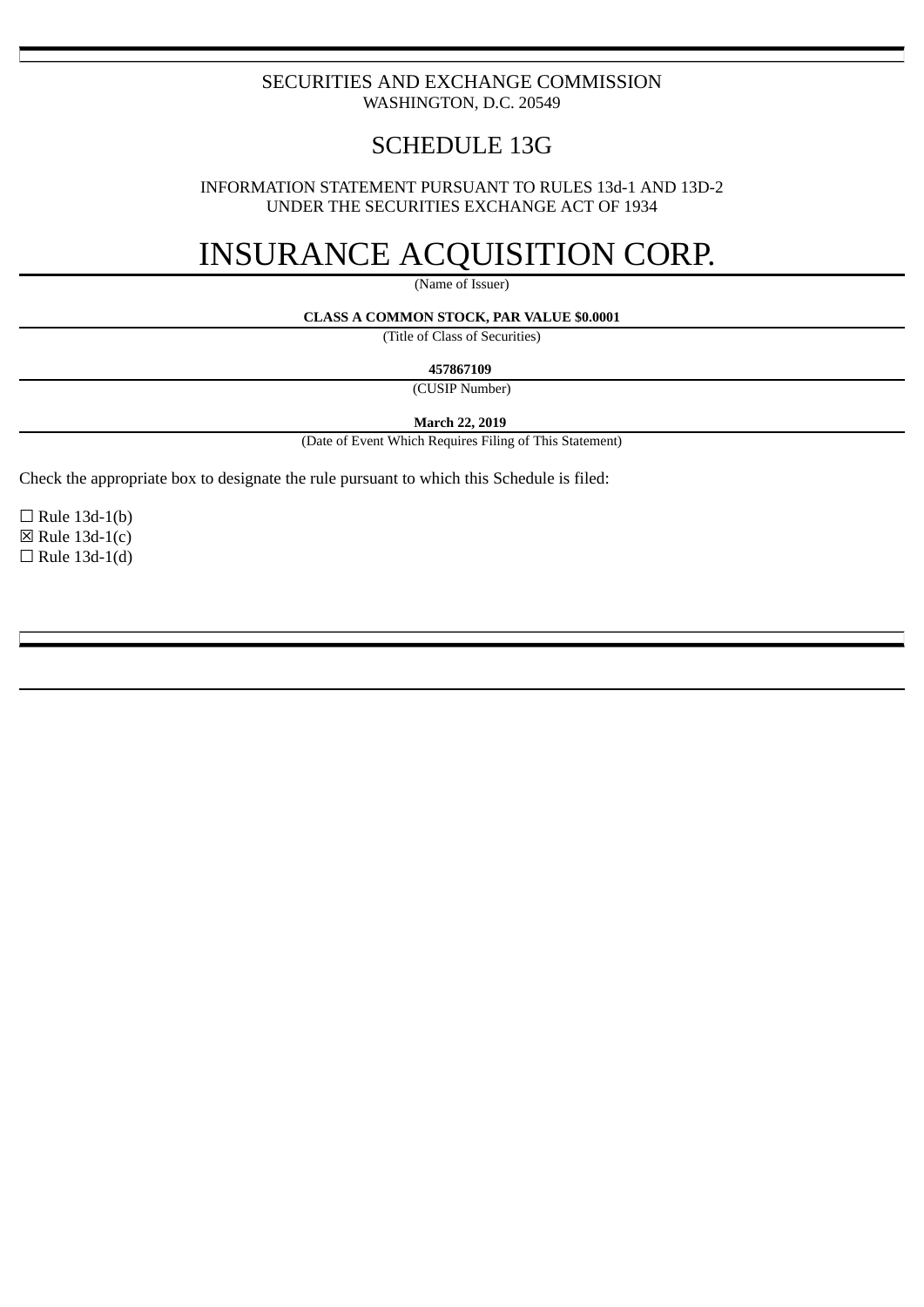| $\mathbf{1}$                                                           | <b>NAMES OF REPORTING PERSONS</b><br>S.S. OR I.R.S. IDENTIFICATION NO. OF ABOVE PERSONS<br>MMCAP International Inc. SPC |   |                                              |  |  |  |
|------------------------------------------------------------------------|-------------------------------------------------------------------------------------------------------------------------|---|----------------------------------------------|--|--|--|
|                                                                        | <b>CHECK THE APPROPRIATE BOX IF A MEMBER OF A GROUP</b>                                                                 |   |                                              |  |  |  |
| $\overline{2}$                                                         | (a)<br>$\Box$ (d)                                                                                                       |   |                                              |  |  |  |
| 3                                                                      | <b>SEC USE ONLY</b>                                                                                                     |   |                                              |  |  |  |
| $\overline{\mathbf{4}}$                                                | <b>CITIZENSHIP OR PLACE OF ORGANIZATION</b><br>Cayman Islands                                                           |   |                                              |  |  |  |
|                                                                        |                                                                                                                         | 5 | <b>SOLE VOTING POWER</b><br>$\boldsymbol{0}$ |  |  |  |
| <b>NUMBER OF SHARES</b><br><b>BENEFICIALLY</b><br><b>OWNED BY EACH</b> |                                                                                                                         | 6 | <b>SHARED VOTING POWER</b><br>1,300,000      |  |  |  |
| <b>REPORTING PERSON</b><br><b>WITH</b>                                 |                                                                                                                         | 7 | <b>SOLE DISPOSITIVE POWER</b><br>$\bf{0}$    |  |  |  |
|                                                                        |                                                                                                                         | 8 | <b>SHARED DISPOSITIVE POWER</b><br>1,300,000 |  |  |  |
| 9                                                                      | AGGREGATE AMOUNT BENEFICIALLY OWNED BY EACH REPORTING PERSON<br>1,300,000                                               |   |                                              |  |  |  |
| 10                                                                     | CHECK BOX IF THE AGGREGATE AMOUNT IN ROW (9) EXCLUDES CERTAIN SHARES*<br>$\Box$                                         |   |                                              |  |  |  |
| 11                                                                     | PERCENT OF CLASS REPRESENTED BY AMOUNT IN ROW (9)<br>8.39%*                                                             |   |                                              |  |  |  |
| 12                                                                     | TYPE OF REPORTING PERSON*<br>CO                                                                                         |   |                                              |  |  |  |

# **\*SEE INSTRUCTIONS BEFORE FILLING OUT!**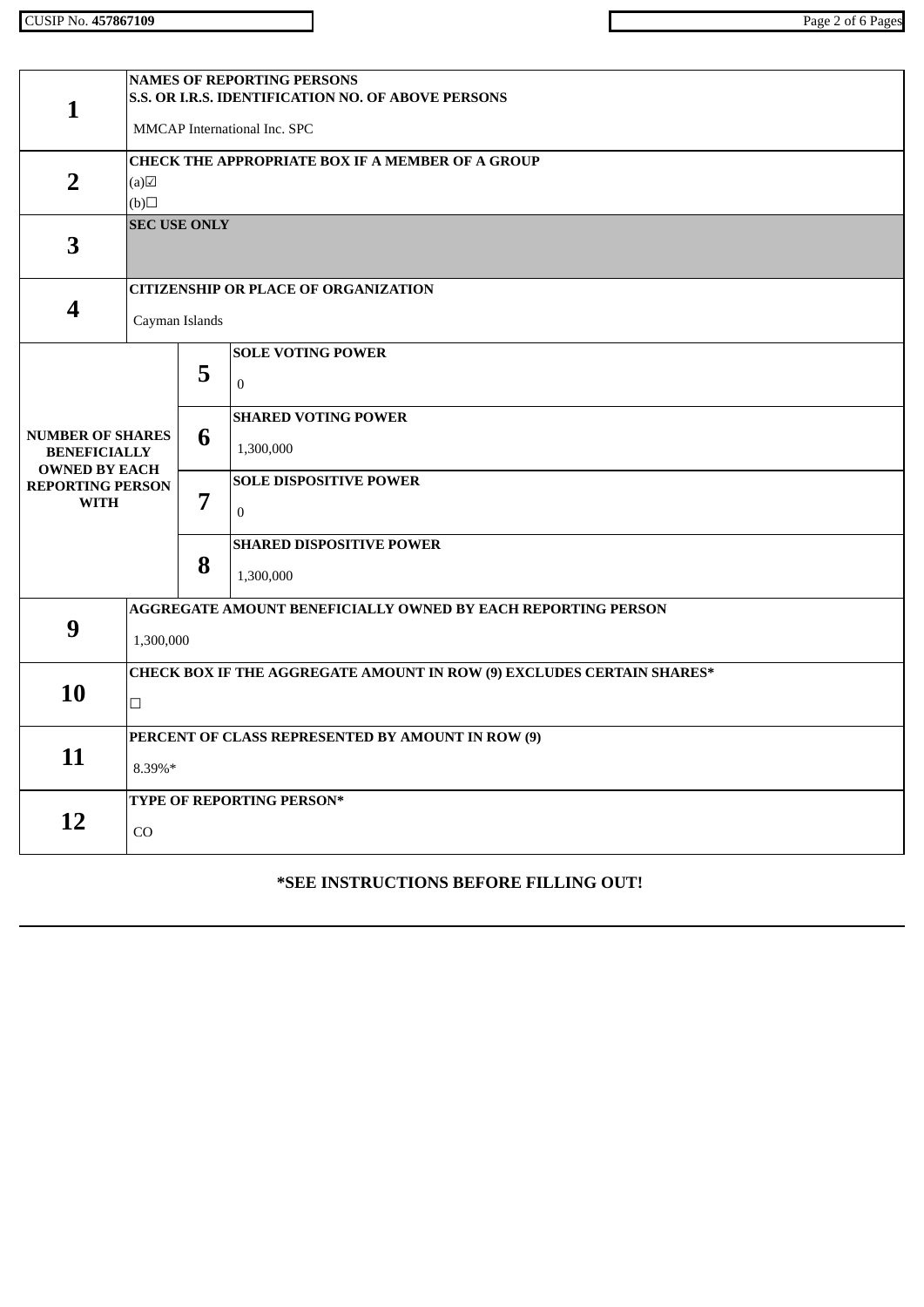CUSIP No. **457867109** Page 3 of 6 Pages

| $\mathbf{1}$                                                           | <b>NAMES OF REPORTING PERSONS</b><br>S.S. OR I.R.S. IDENTIFICATION NO. OF ABOVE PERSONS<br>MM Asset Management Inc. |                                                  |                                                   |  |  |  |
|------------------------------------------------------------------------|---------------------------------------------------------------------------------------------------------------------|--------------------------------------------------|---------------------------------------------------|--|--|--|
| $\overline{2}$                                                         | (a)<br>$\Box$ (d)                                                                                                   | CHECK THE APPROPRIATE BOX IF A MEMBER OF A GROUP |                                                   |  |  |  |
| $\overline{\mathbf{3}}$                                                | <b>SEC USE ONLY</b>                                                                                                 |                                                  |                                                   |  |  |  |
| 4                                                                      | <b>CITIZENSHIP OR PLACE OF ORGANIZATION</b><br>Ontario, Canada                                                      |                                                  |                                                   |  |  |  |
|                                                                        |                                                                                                                     | 5                                                | <b>SOLE VOTING POWER</b><br>$\Omega$              |  |  |  |
| <b>NUMBER OF SHARES</b><br><b>BENEFICIALLY</b><br><b>OWNED BY EACH</b> |                                                                                                                     | 6                                                | <b>SHARED VOTING POWER</b><br>1,300,000           |  |  |  |
| <b>REPORTING PERSON</b><br><b>WITH</b>                                 |                                                                                                                     | 7                                                | <b>SOLE DISPOSITIVE POWER</b><br>$\boldsymbol{0}$ |  |  |  |
|                                                                        |                                                                                                                     | 8                                                | <b>SHARED DISPOSITIVE POWER</b><br>1,300,000      |  |  |  |
| 9                                                                      | AGGREGATE AMOUNT BENEFICIALLY OWNED BY EACH REPORTING PERSON<br>1,300,000                                           |                                                  |                                                   |  |  |  |
| 10                                                                     | <b>CHECK BOX IF THE AGGREGATE AMOUNT IN ROW (9) EXCLUDES CERTAIN SHARES*</b><br>$\Box$                              |                                                  |                                                   |  |  |  |
| 11                                                                     | PERCENT OF CLASS REPRESENTED BY AMOUNT IN ROW (9)<br>8.39%*                                                         |                                                  |                                                   |  |  |  |
| 12                                                                     | TYPE OF REPORTING PERSON*<br>CO                                                                                     |                                                  |                                                   |  |  |  |

# **\*SEE INSTRUCTIONS BEFORE FILLING OUT!**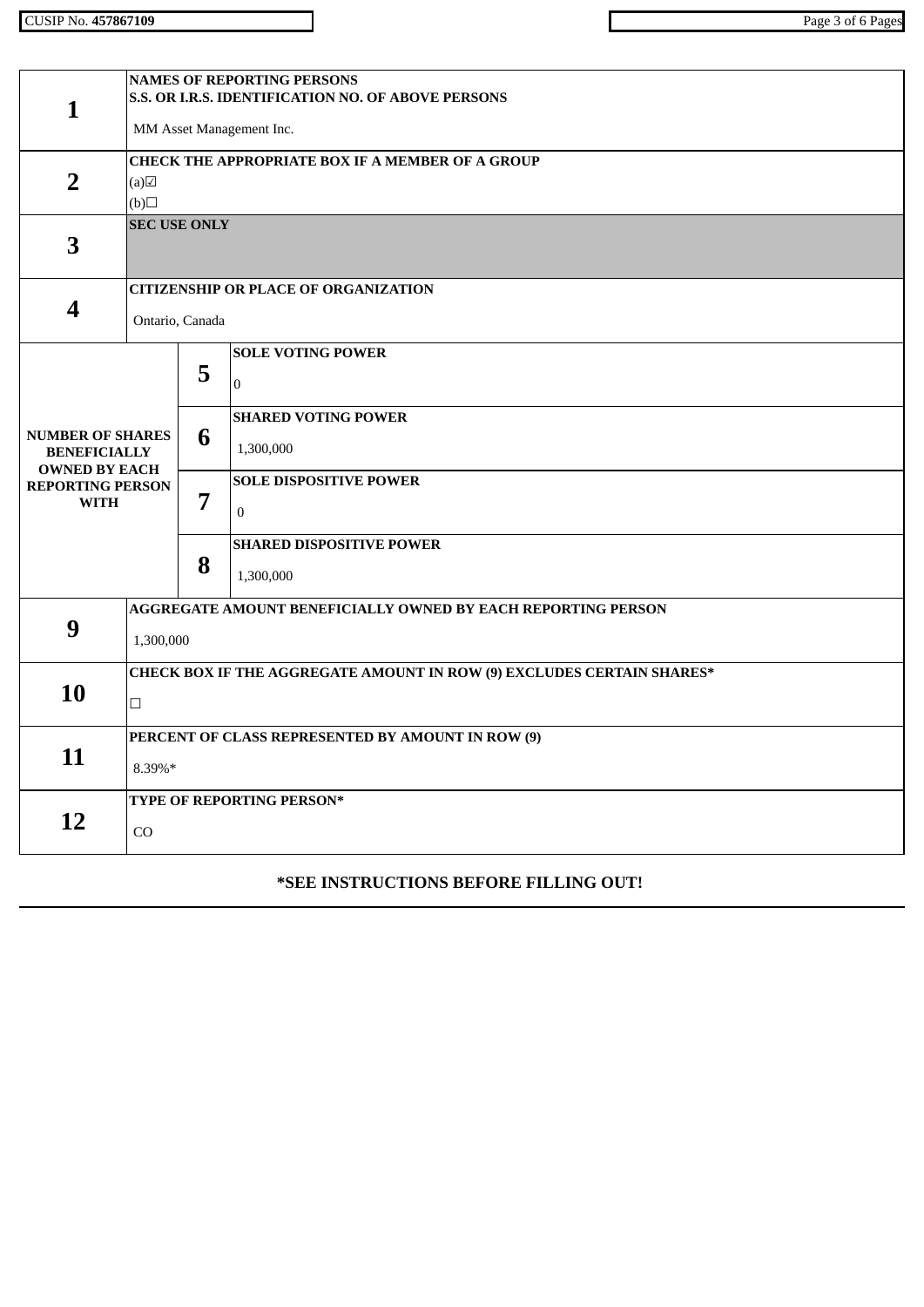| Item $1(a)$ . | <b>Name of Issuer:</b>                                                                                                                                     |  |  |  |  |  |  |
|---------------|------------------------------------------------------------------------------------------------------------------------------------------------------------|--|--|--|--|--|--|
|               | Insurance Acquisition Corp.                                                                                                                                |  |  |  |  |  |  |
| Item $1(b)$ . | <b>Address of Issuer's Principal Executive Offices:</b>                                                                                                    |  |  |  |  |  |  |
|               | 2929 Arch Street, Suite 1703, Philadelphia, PA 19104                                                                                                       |  |  |  |  |  |  |
| Item $2(a)$ . | <b>Name of Person Filing:</b>                                                                                                                              |  |  |  |  |  |  |
|               | i) MMCAP International Inc. SPC                                                                                                                            |  |  |  |  |  |  |
|               | ii) MM Asset Management Inc.                                                                                                                               |  |  |  |  |  |  |
| Item $2(b)$ . | Address of Principal Business Office or, if none, Residence:                                                                                               |  |  |  |  |  |  |
|               | i)<br>c/o Mourant Governance Services (Cayman) Limited<br>94 Solaris Avenue<br>Camana Bay, P.O. Box 1348<br>Grand Cayman, Cayman Islands KY1-1008          |  |  |  |  |  |  |
|               | ii)<br>161 Bay Street<br>TD Canada Trust Tower, Suite 2240<br>Toronto, Ontario, Canada M5J 2S1                                                             |  |  |  |  |  |  |
| Item $2(c)$ . | Citizenship:                                                                                                                                               |  |  |  |  |  |  |
|               | i) Cayman Islands<br>ii) Ontario, Canada                                                                                                                   |  |  |  |  |  |  |
| Item $2(d)$ . | <b>Title of Class of Securities:</b>                                                                                                                       |  |  |  |  |  |  |
|               | Class A Common Stock, par value \$0.0001                                                                                                                   |  |  |  |  |  |  |
| Item $2(e)$ . | <b>CUSIP Number:</b>                                                                                                                                       |  |  |  |  |  |  |
|               | 457867109                                                                                                                                                  |  |  |  |  |  |  |
| Item 3.       | If this statement is filed pursuant to Rules 13d-1(b), or 13d-2(b) or (c), check whether the person filing is a:                                           |  |  |  |  |  |  |
|               | (a) $\Box$ Broker or dealer registered under Section 15 of the Act;                                                                                        |  |  |  |  |  |  |
|               | (b) $\Box$ Bank as defined in Section 3(a)(6) of the Act;                                                                                                  |  |  |  |  |  |  |
|               | $\Box$ Insurance Company as defined in Section 3(a)(19) of the Act;<br>(C)                                                                                 |  |  |  |  |  |  |
|               | (d) $\Box$ Investment Company registered under Section 8 of the Investment Company Act;                                                                    |  |  |  |  |  |  |
|               | $\Box$ Investment adviser in accordance with Rule 13d-1(b)(1)(ii)(E);<br>(e)                                                                               |  |  |  |  |  |  |
|               | $\Box$ Employee benefit plan or endowment plan in accordance with Rule 13d-1(b)(1)(ii)(F);<br>(f)                                                          |  |  |  |  |  |  |
|               | $\Box$ Parent holding company or control person, in accordance with Rule 13d-1(b)(1)(ii)(G);<br>(g)                                                        |  |  |  |  |  |  |
|               | $\Box$ A savings association as defined in Section 3(b) of the Federal Deposit Insurance Act;<br>(h)                                                       |  |  |  |  |  |  |
|               | $\Box$ A church plan that is excluded from the definition of an investment company under Section 3(c)(14) of the Investment Company Act of<br>(i)<br>1940; |  |  |  |  |  |  |
|               | $\Box$ Group, in accordance with Rule 13d-1(b)(1)(ii)(j).<br>(i)                                                                                           |  |  |  |  |  |  |

 $\boxtimes$  If this statement is filed pursuant to Rule 13d-1(c), check this box.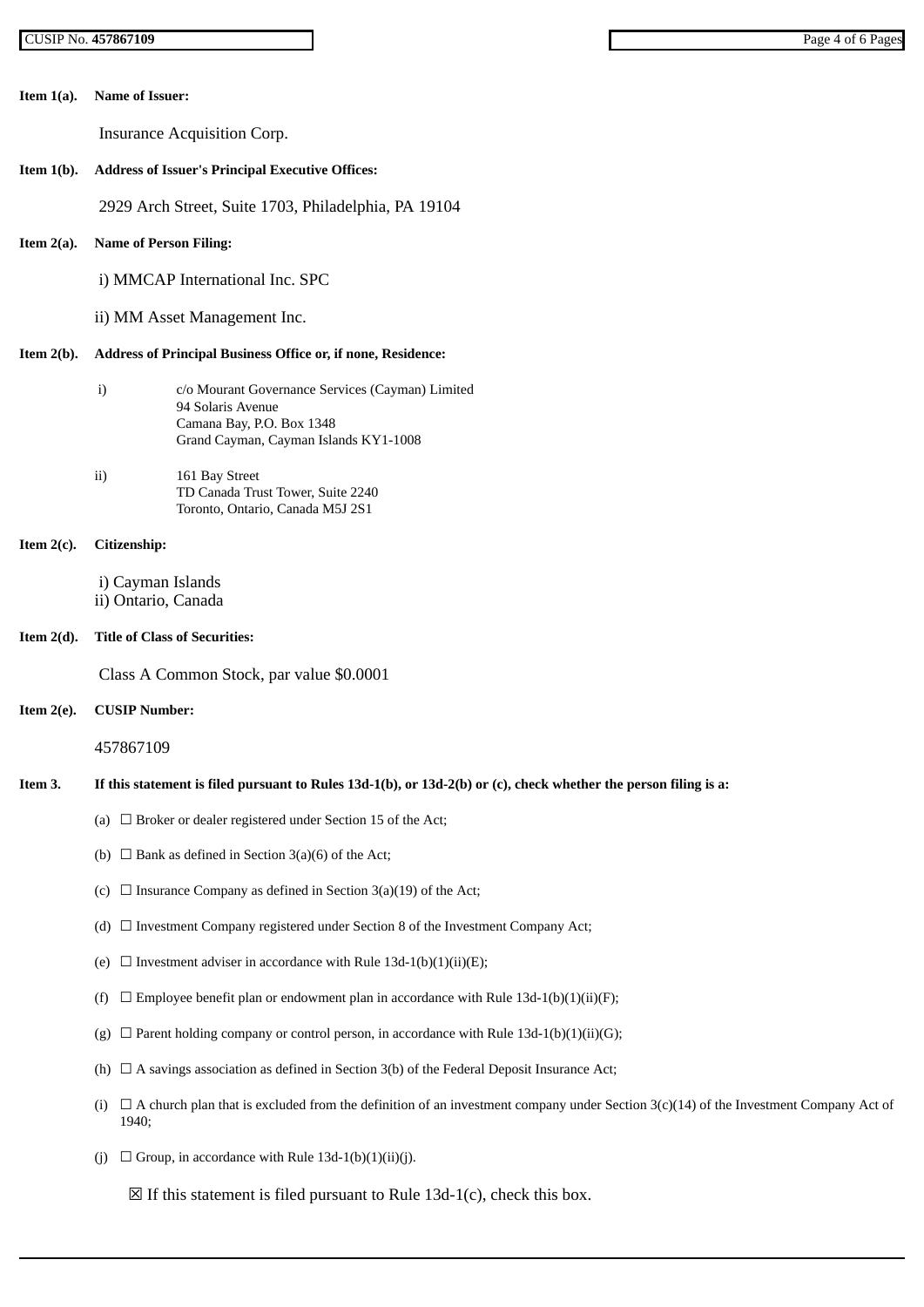#### **Item 4. Ownership.**

Provide the following information regarding the aggregate number and percentage of the class of securities identified in Item 1.

- (a) Amount beneficially owned: 1,300,000 shares of Class A common stock
- (b) Percent of class: 8.39%\*
- (c) Number of shares as to which the person has:
	- (i) Sole power to vote or to direct the vote: 0
	- (ii) Shared power to vote or to direct the vote: 1,300,000
	- (iii) Sole power to dispose or to direct the disposition of: 0
	- (iv) Shared power to dispose or to direct the disposition of: 1,300,000

## **\*The percentages used herein are calculated based on 15,490,000 outstanding shares of Class A common stock of the Issuer as of March 22, 2019.**

## **Item 5. Ownership of Five Percent or Less of a Class.**

If this statement is being filed to report the fact that as of the date hereof the reporting person has ceased to be the beneficial owner of more than five percent of the class of securities, check the following  $\Box$ .

## **Item 6. Ownership of More Than Five Percent on Behalf of Another Person.**

N/A

Item 7. Identification and Classification of the Subsidiary Which Acquired the Security Being Reported on by the Parent Holding Company.

N/A

**Item 8. Identification and Classification of Members of the Group.**

N/A

**Item 9. Notice of Dissolution of Group.**

N/A